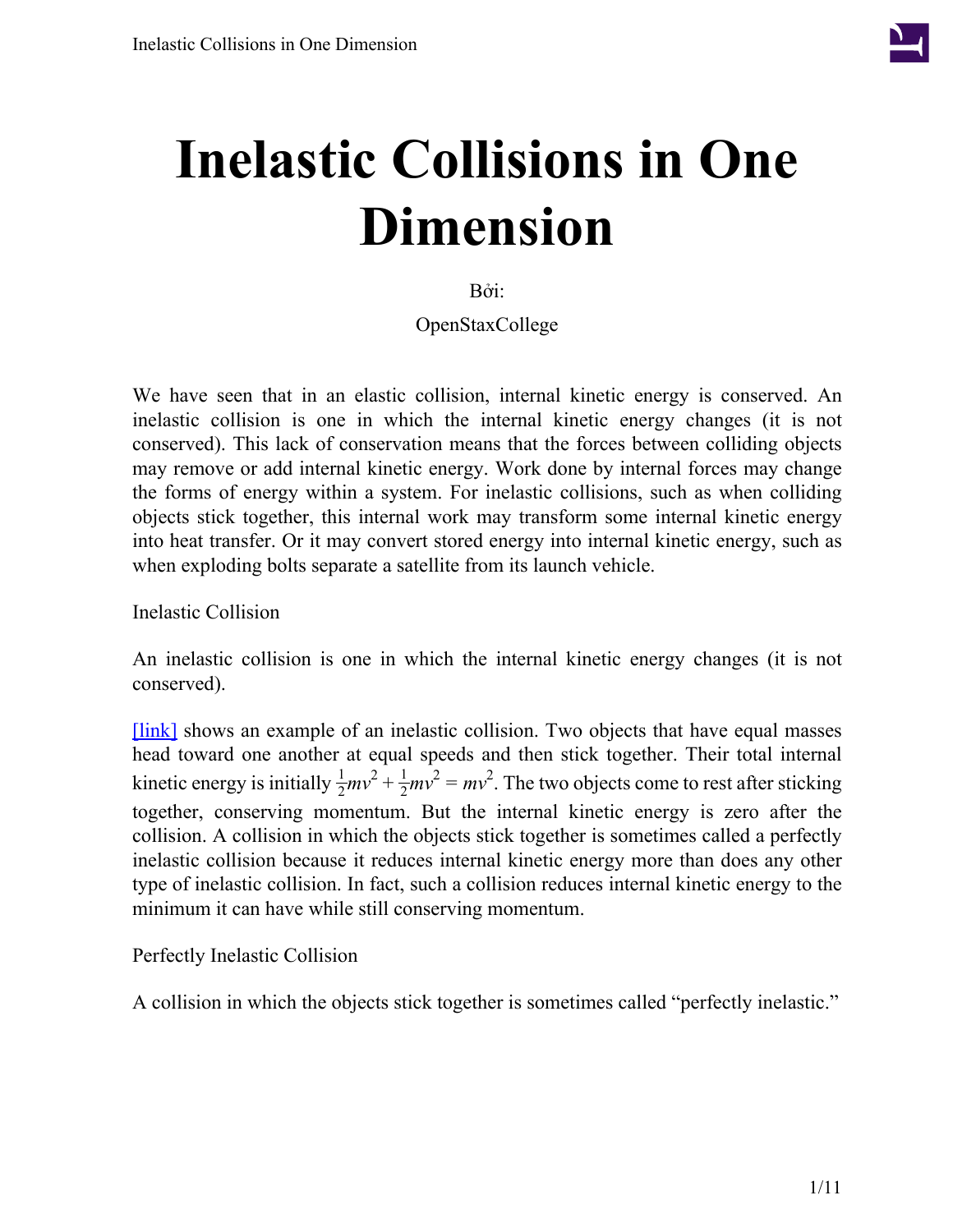<span id="page-1-0"></span>

*An inelastic one-dimensional two-object collision. Momentum is conserved, but internal kinetic energy is not conserved. (a) Two objects of equal mass initially head directly toward one another at the same speed. (b) The objects stick together (a perfectly inelastic collision), and so their final velocity is zero. The internal kinetic energy of the system changes in any inelastic collision and is reduced to zero in this example.*

# Calculating Velocity and Change in Kinetic Energy: Inelastic Collision of a Puck and a Goalie

<span id="page-1-1"></span>(a) Find the recoil velocity of a 70.0-kg ice hockey goalie, originally at rest, who catches a 0.150-kg hockey puck slapped at him at a velocity of 35.0 m/s. (b) How much kinetic energy is lost during the collision? Assume friction between the ice and the puck-goalie system is negligible. (See  $[\text{link}]$ )



*An ice hockey goalie catches a hockey puck and recoils backward. The initial kinetic energy of the puck is almost entirely converted to thermal energy and sound in this inelastic collision.*

# **Strategy**

Momentum is conserved because the net external force on the puck-goalie system is zero. We can thus use conservation of momentum to find the final velocity of the puck and goalie system. Note that the initial velocity of the goalie is zero and that the final velocity of the puck and goalie are the same. Once the final velocity is found, the kinetic energies can be calculated before and after the collision and compared as requested.

# **Solution for (a)**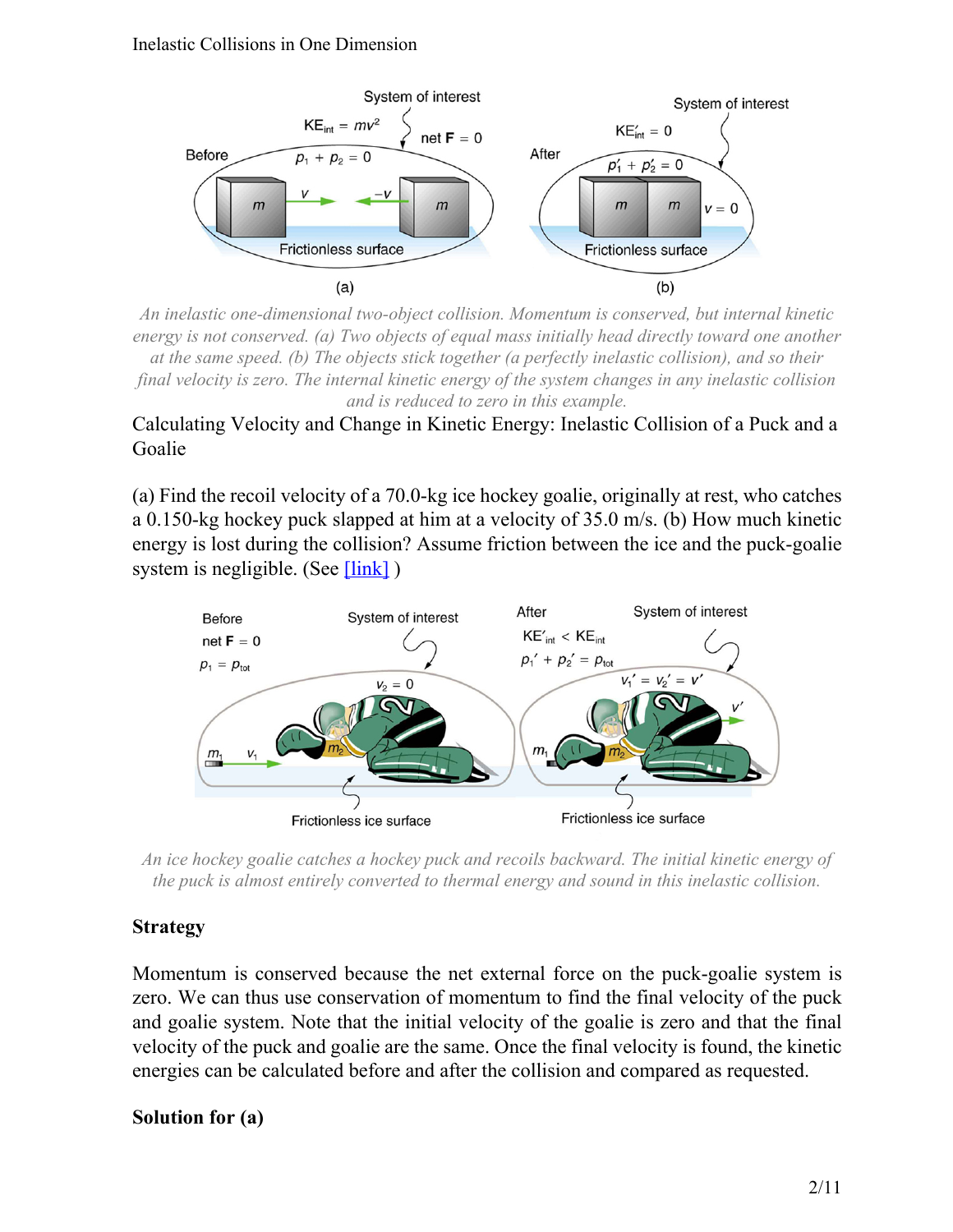Momentum is conserved because the net external force on the puck-goalie system is zero.

Conservation of momentum is

$$
p_1 + p_2 = p'_{1} + p'_{2}
$$

or

$$
m_1v_1 + m_2v_2 = m_1v'_{1} + m_2v'_{2}.
$$

Because the goalie is initially at rest, we know  $v_2 = 0$ . Because the goalie catches the puck, the final velocities are equal, or  $v'_{1} = v'_{2} = v'$ . Thus, the conservation of momentum equation simplifies to

$$
m_1v_1 = (m_1 + m_2)v'.
$$

Solving for *v* ' yields

$$
v' = \frac{m_1}{m_1 + m_2} v_1.
$$

Entering known values in this equation, we get

$$
\nu' = \left(\frac{0.150 \text{ kg}}{70.0 \text{ kg} + 0.150 \text{ kg}}\right) (35.0 \text{ m/s}) = 7.48 \times 10^{-2} \text{ m/s}.
$$

#### **Discussion for (a)**

This recoil velocity is small and in the same direction as the puck's original velocity, as we might expect.

#### **Solution for (b)**

Before the collision, the internal kinetic energy  $KE<sub>int</sub>$  of the system is that of the hockey puck, because the goalie is initially at rest. Therefore, KE<sub>int</sub> is initially

KE<sub>int</sub> = 
$$
\frac{1}{2}mv^2 = \frac{1}{2}(0.150 \text{ kg})(35.0 \text{ m/s})^2
$$
  
= 91.9 J.

After the collision, the internal kinetic energy is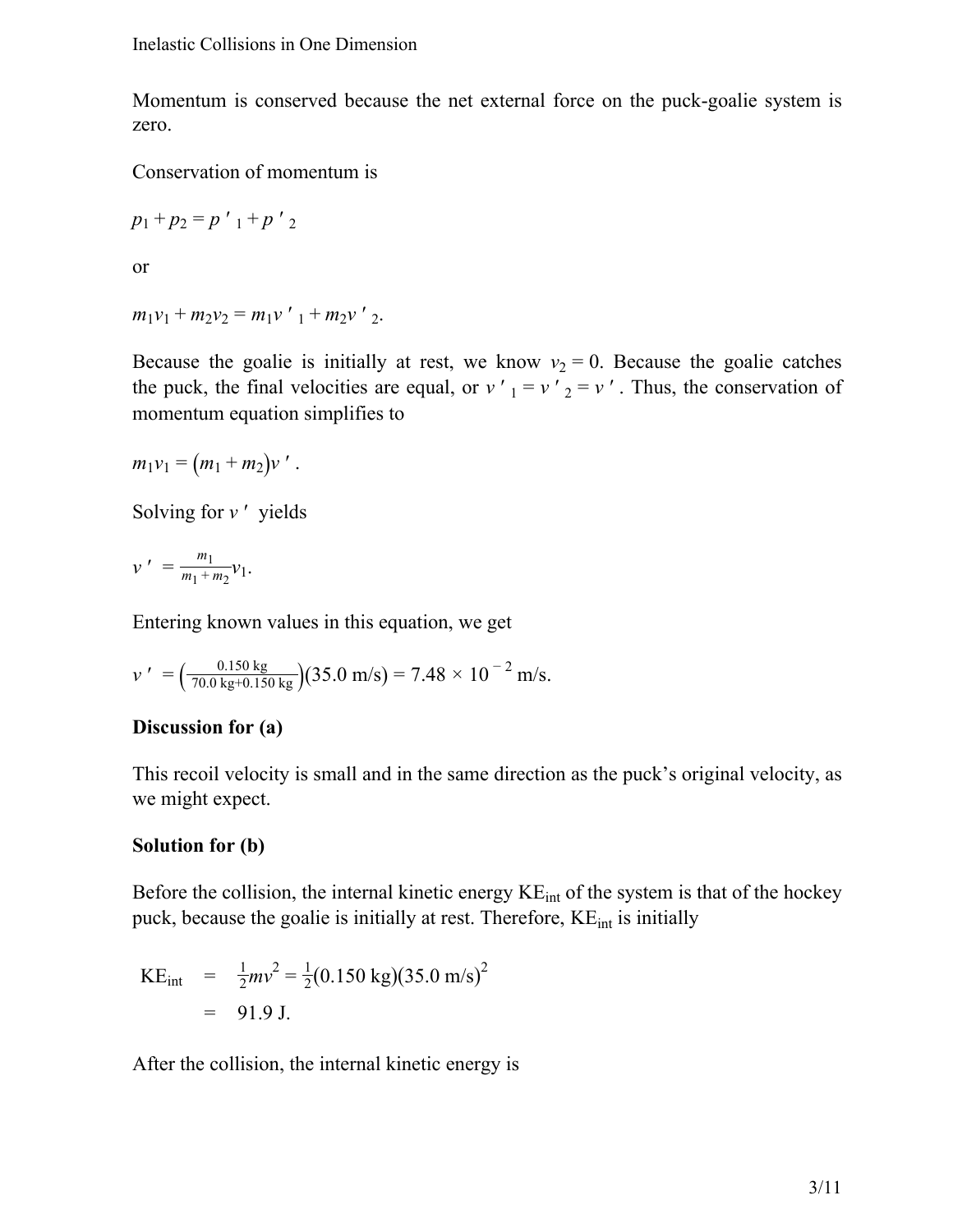Inelastic Collisions in One Dimension

$$
KE'_{int} = \frac{1}{2}(m+M)v^2 = \frac{1}{2}(70.15 \text{ kg})(7.48 \times 10^{-2} \text{ m/s})^2
$$
  
= 0.196 J.

The change in internal kinetic energy is thus

KE' in 
$$
-KE_{int}
$$
 = 0.196 J – 91.9 J  
= -91.7 J

where the minus sign indicates that the energy was lost.

#### **Discussion for (b)**

Nearly all of the initial internal kinetic energy is lost in this perfectly inelastic collision. KEint is mostly converted to thermal energy and sound.

<span id="page-3-0"></span>During some collisions, the objects do not stick together and less of the internal kinetic energy is removed—such as happens in most automobile accidents. Alternatively, stored energy may be converted into internal kinetic energy during a collision. **[\[link\]](#page-3-0)** shows a one-dimensional example in which two carts on an air track collide, releasing potential energy from a compressed spring. **[\[link\]](#page-4-0)** deals with data from such a collision.



*An air track is nearly frictionless, so that momentum is conserved. Motion is one-dimensional. In this collision, examined in [\[link\],](#page-4-0) the potential energy of a compressed spring is released during the collision and is converted to internal kinetic energy.*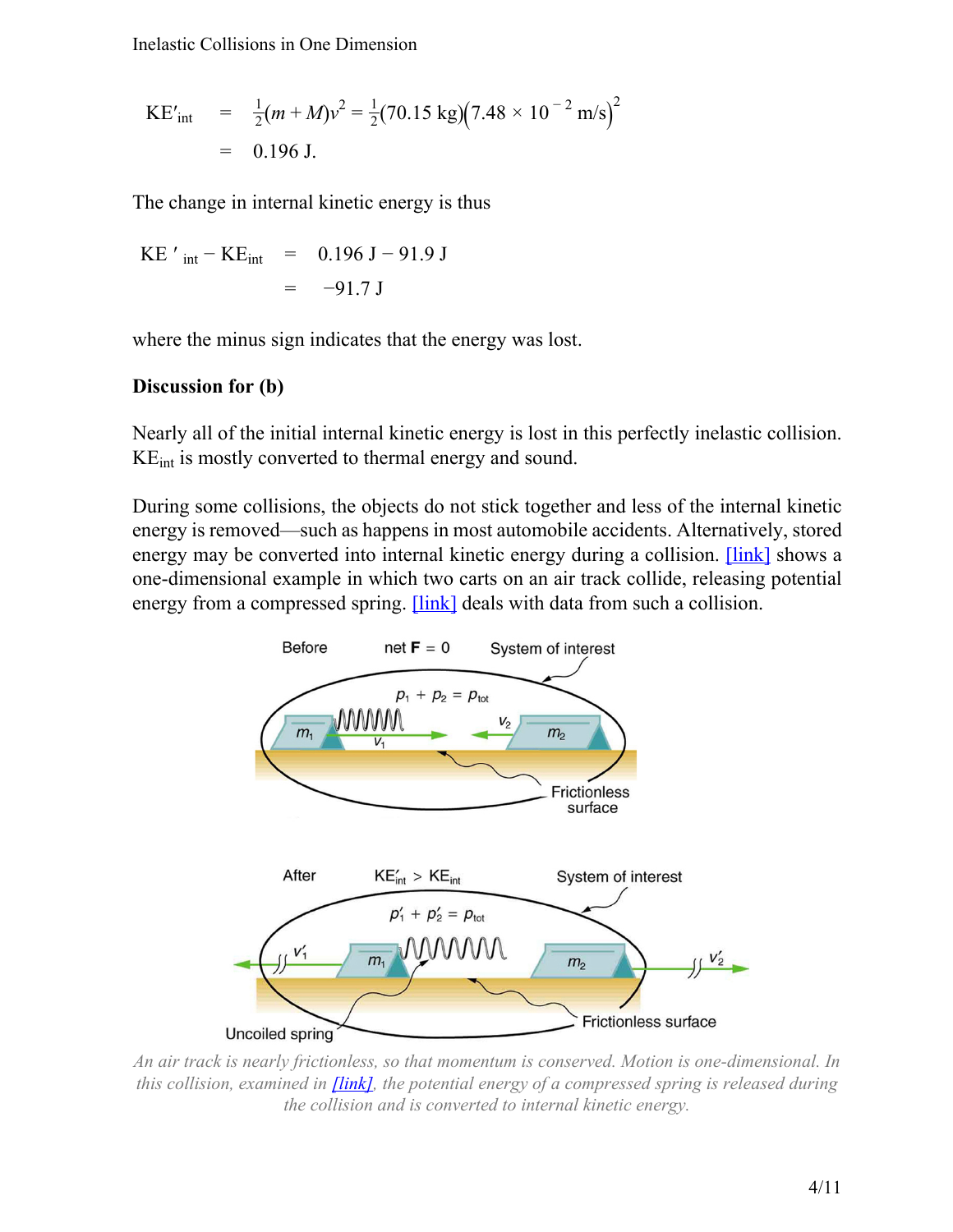Collisions are particularly important in sports and the sporting and leisure industry utilizes elastic and inelastic collisions. Let us look briefly at tennis. Recall that in a collision, it is momentum and not force that is important. So, a heavier tennis racquet will have the advantage over a lighter one. This conclusion also holds true for other sports—a lightweight bat (such as a softball bat) cannot hit a hardball very far.

The location of the impact of the tennis ball on the racquet is also important, as is the part of the stroke during which the impact occurs. A smooth motion results in the maximizing of the velocity of the ball after impact and reduces sports injuries such as tennis elbow. A tennis player tries to hit the ball on the "sweet spot" on the racquet, where the vibration and impact are minimized and the ball is able to be given more velocity. Sports science and technologies also use physics concepts such as momentum and rotational motion and vibrations.

Take-Home Experiment—Bouncing of Tennis Ball

- 1. Find a racquet (a tennis, badminton, or other racquet will do). Place the racquet on the floor and stand on the handle. Drop a tennis ball on the strings from a measured height. Measure how high the ball bounces. Now ask a friend to hold the racquet firmly by the handle and drop a tennis ball from the same measured height above the racquet. Measure how high the ball bounces and observe what happens to your friend's hand during the collision. Explain your observations and measurements.
- 2. The coefficient of restitution (*c*) is a measure of the elasticity of a collision between a ball and an object, and is defined as the ratio of the speeds after and before the collision. A perfectly elastic collision has a *c* of 1. For a ball bouncing off the floor (or a racquet on the floor), *c* can be shown to be  $c = (h/H)^{1/2}$  where *h* is the height to which the ball bounces and *H* is the height from which the ball is dropped. Determine *c* for the cases in Part 1 and for the case of a tennis ball bouncing off a concrete or wooden floor  $(c = 0.85$ for new tennis balls used on a tennis court).

<span id="page-4-0"></span>Calculating Final Velocity and Energy Release: Two Carts Collide

In the collision pictured in  $[\text{link}]$ , two carts collide inelastically. Cart 1 (denoted  $m_1$ ) carries a spring which is initially compressed. During the collision, the spring releases its potential energy and converts it to internal kinetic energy. The mass of cart 1 and the spring is 0.350 kg, and the cart and the spring together have an initial velocity of 2.00 m/s. Cart 2 (denoted  $m_2$  in  $[\text{link}])$  has a mass of 0.500 kg and an initial velocity of − 0.500 m/s. After the collision, cart 1 is observed to recoil with a velocity of − 4.00 m/s. (a) What is the final velocity of cart 2? (b) How much energy was released by the spring (assuming all of it was converted into internal kinetic energy)?

# **Strategy**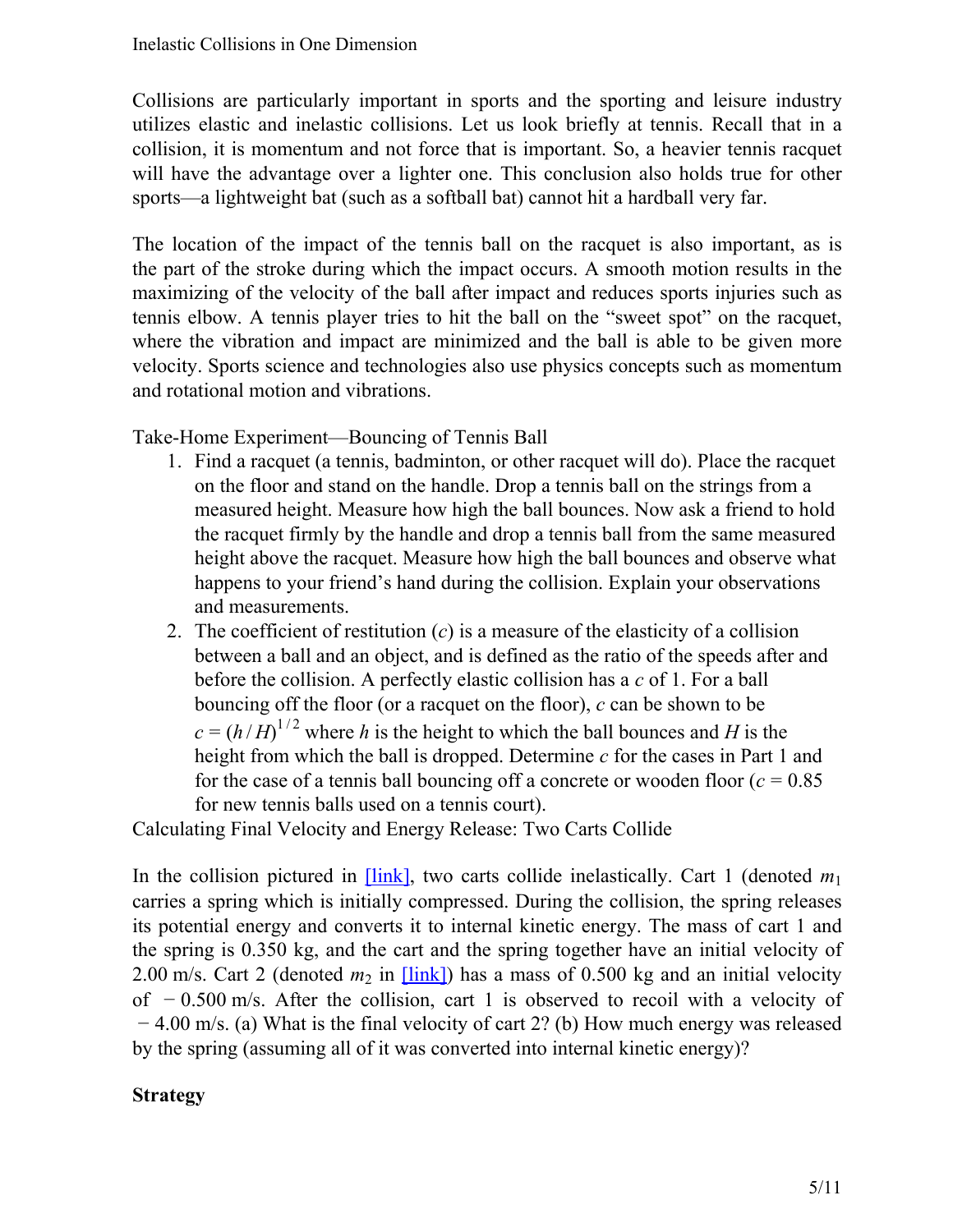We can use conservation of momentum to find the final velocity of cart 2, because  $F_{\text{net}} = 0$  (the track is frictionless and the force of the spring is internal). Once this velocity is determined, we can compare the internal kinetic energy before and after the collision to see how much energy was released by the spring.

#### **Solution for (a)**

As before, the equation for conservation of momentum in a two-object system is

$$
m_1v_1 + m_2v_2 = m_1v'_{1} + m_2v'_{2}.
$$

The only unknown in this equation is  $v'$ <sub>2</sub>. Solving for  $v'$ <sub>2</sub> and substituting known values into the previous equation yields

$$
v'_{2} = \frac{m_{1}v_{1} + m_{2}v_{2} - m_{1}v'_{1}}{m_{2}}
$$
  
= 
$$
\frac{(0.350 \text{ kg})(2.00 \text{ m/s}) + (0.500 \text{ kg})(-0.500 \text{ m/s})}{0.500 \text{ kg}} - \frac{(0.350 \text{ kg})(-4.00 \text{ m/s})}{0.500 \text{ kg}}
$$
  
= 3.70 m/s.

#### **Solution for (b)**

The internal kinetic energy before the collision is

KE<sub>int</sub> = 
$$
\frac{1}{2}m_1v_1^2 + \frac{1}{2}m_2v_2^2
$$
  
=  $\frac{1}{2}(0.350 \text{ kg})(2.00 \text{ m/s})^2 + \frac{1}{2}(0.500 \text{ kg})(-0.500 \text{ m/s})^2$   
= 0.763 J.

After the collision, the internal kinetic energy is

$$
KE'_{int} = \frac{1}{2}m_1v' \frac{2}{1} + \frac{1}{2}m_2v' \frac{2}{2}
$$
  
=  $\frac{1}{2}(0.350 \text{ kg})(-4.00 \text{ m/s})^2 + \frac{1}{2}(0.500 \text{ kg})(3.70 \text{ m/s})^2$   
= 6.22 J.

The change in internal kinetic energy is thus

KE' in – KE<sub>int</sub> = 
$$
6.22 \text{ J} - 0.763 \text{ J}
$$
  
=  $5.46 \text{ J}.$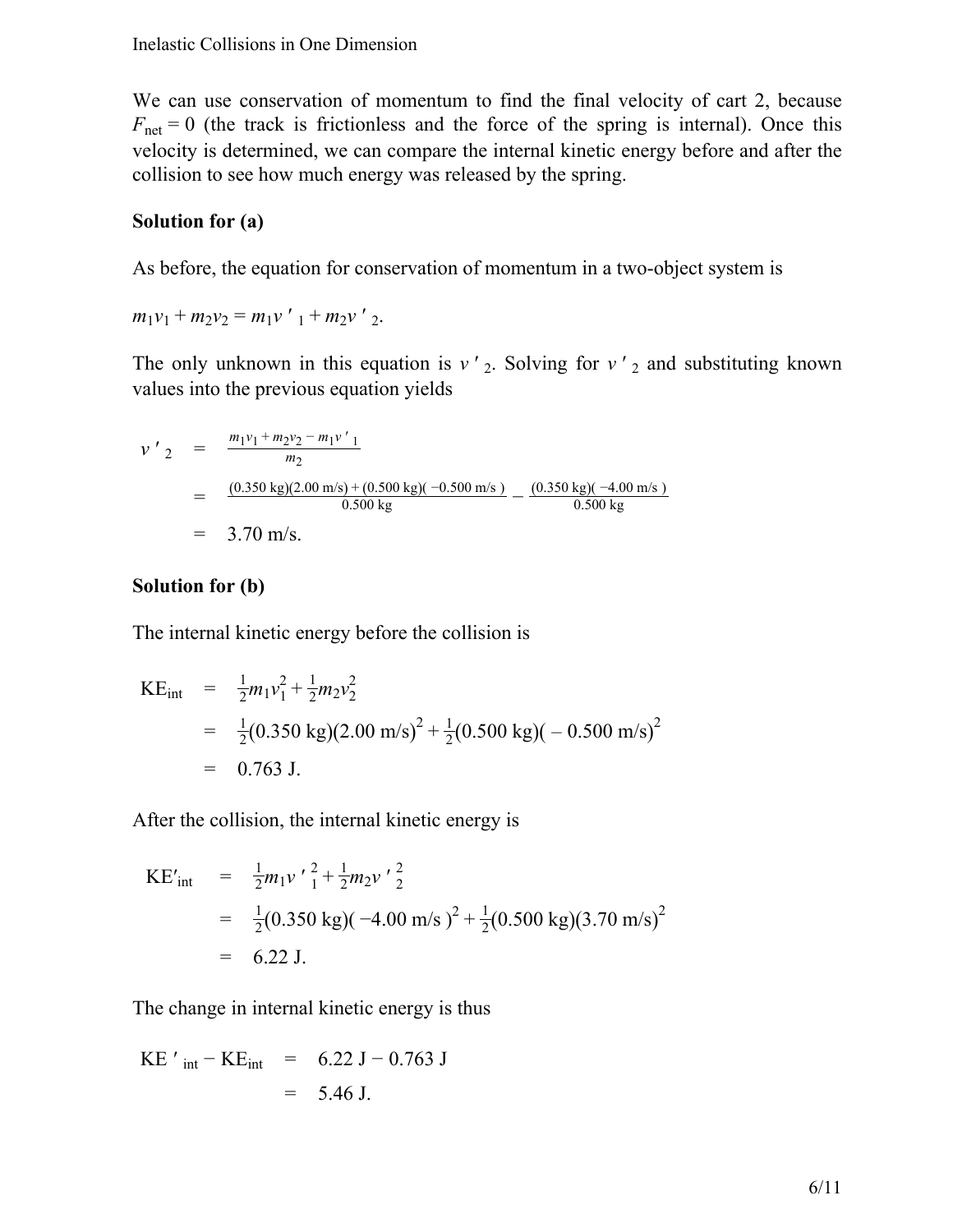# **Discussion**

The final velocity of cart 2 is large and positive, meaning that it is moving to the right after the collision. The internal kinetic energy in this collision increases by 5.46 J. That energy was released by the spring.

# **Section Summary**

- An inelastic collision is one in which the internal kinetic energy changes (it is not conserved).
- A collision in which the objects stick together is sometimes called perfectly inelastic because it reduces internal kinetic energy more than does any other type of inelastic collision.
- Sports science and technologies also use physics concepts such as momentum and rotational motion and vibrations.

# **Conceptual Questions**

What is an inelastic collision? What is a perfectly inelastic collision?

Mixed-pair ice skaters performing in a show are standing motionless at arms length just before starting a routine. They reach out, clasp hands, and pull themselves together by only using their arms. Assuming there is no friction between the blades of their skates and the ice, what is their velocity after their bodies meet?

A small pickup truck that has a camper shell slowly coasts toward a red light with negligible friction. Two dogs in the back of the truck are moving and making various inelastic collisions with each other and the walls. What is the effect of the dogs on the motion of the center of mass of the system (truck plus entire load)? What is their effect on the motion of the truck?

# **Problems & Exercises**

A 0.240-kg billiard ball that is moving at 3.00 m/s strikes the bumper of a pool table and bounces straight back at 2.40 m/s (80% of its original speed). The collision lasts 0.0150 s. (a) Calculate the average force exerted on the ball by the bumper. (b) How much kinetic energy in joules is lost during the collision? (c) What percent of the original energy is left?

(a) 86.4 N perpendicularly away from the bumper

(b) 0.389 J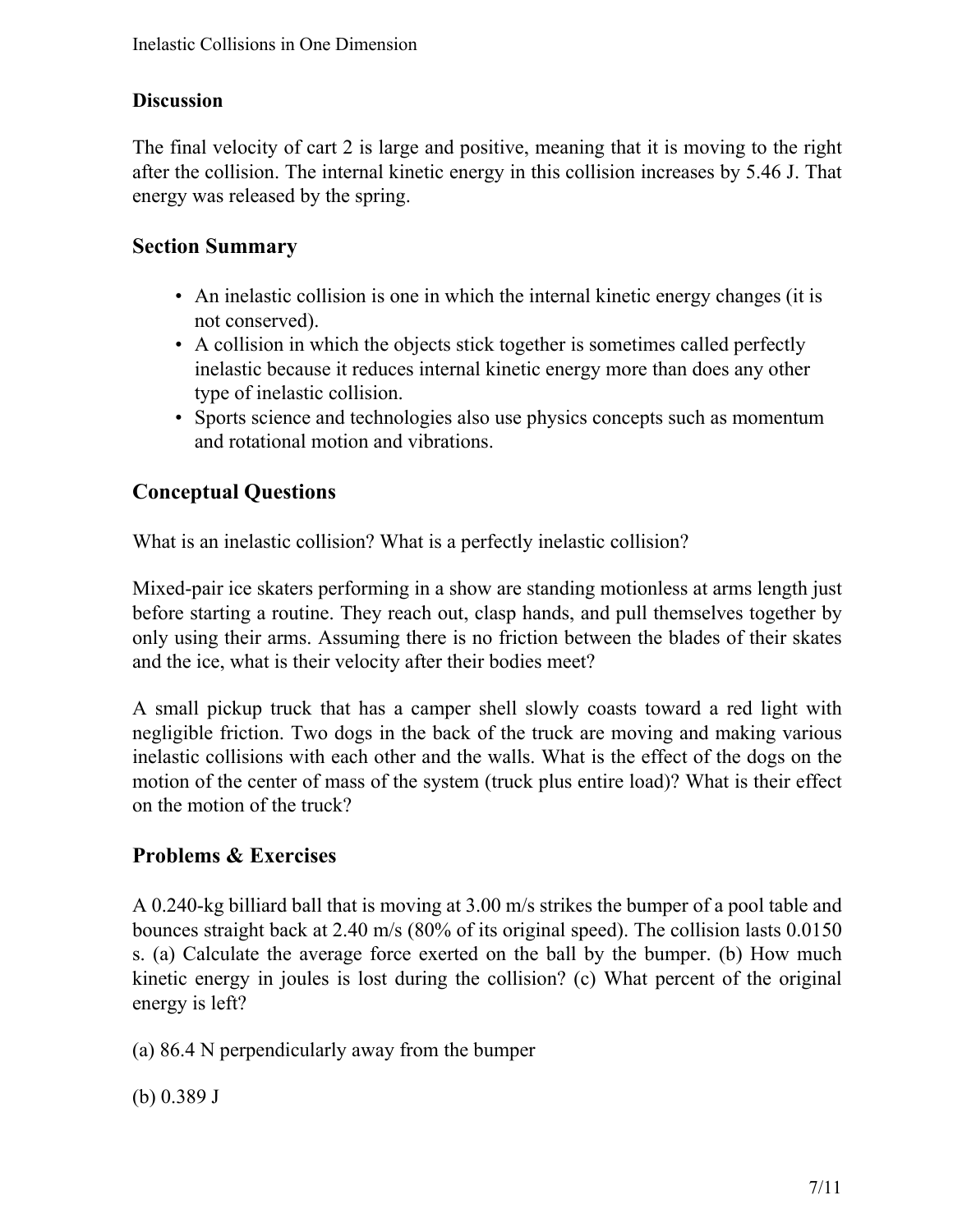(c)  $64.0\%$ 

During an ice show, a 60.0-kg skater leaps into the air and is caught by an initially stationary 75.0-kg skater. (a) What is their final velocity assuming negligible friction and that the 60.0-kg skater's original horizontal velocity is 4.00 m/s? (b) How much kinetic energy is lost?

# **Professional Application**

Using mass and speed data from **[\[link\]](/m42156#fs-id1356444)** and assuming that the football player catches the ball with his feet off the ground with both of them moving horizontally, calculate: (a) the final velocity if the ball and player are going in the same direction and (b) the loss of kinetic energy in this case. (c) Repeat parts (a) and (b) for the situation in which the ball and the player are going in opposite directions. Might the loss of kinetic energy be related to how much it hurts to catch the pass?

(a) 8.06 m/s

(b) 59.0 J

A battleship that is  $6.00 \times 10^7$  kg and is originally at rest fires a 1100-kg artillery shell horizontally with a velocity of 575 m/s. (a) If the shell is fired straight aft (toward the rear of the ship), there will be negligible friction opposing the ship's recoil. Calculate its recoil velocity. (b) Calculate the increase in internal kinetic energy (that is, for the ship and the shell). This energy is less than the energy released by the gun powder—significant heat transfer occurs.

# **Professional Application**

Two manned satellites approaching one another, at a relative speed of 0.250 m/s, intending to dock. The first has a mass of  $4.00 \times 10^3$  kg, and the second a mass of  $7.50 \times 10^3$  kg. (a) Calculate the final velocity (after docking) by using the frame of reference in which the first satellite was originally at rest. (b) What is the loss of kinetic energy in this inelastic collision? (c) Repeat both parts by using the frame of reference in which the second satellite was originally at rest. Explain why the change in velocity is different in the two frames, whereas the change in kinetic energy is the same in both.

(a) 0.163 m/s in the direction of motion of the more massive satellite

(b) 81.6 J

(c)  $8.70 \times 10^{-2}$  m/s in the direction of motion of the less massive satellite, 81.5 J. Because there are no external forces, the velocity of the center of mass of the two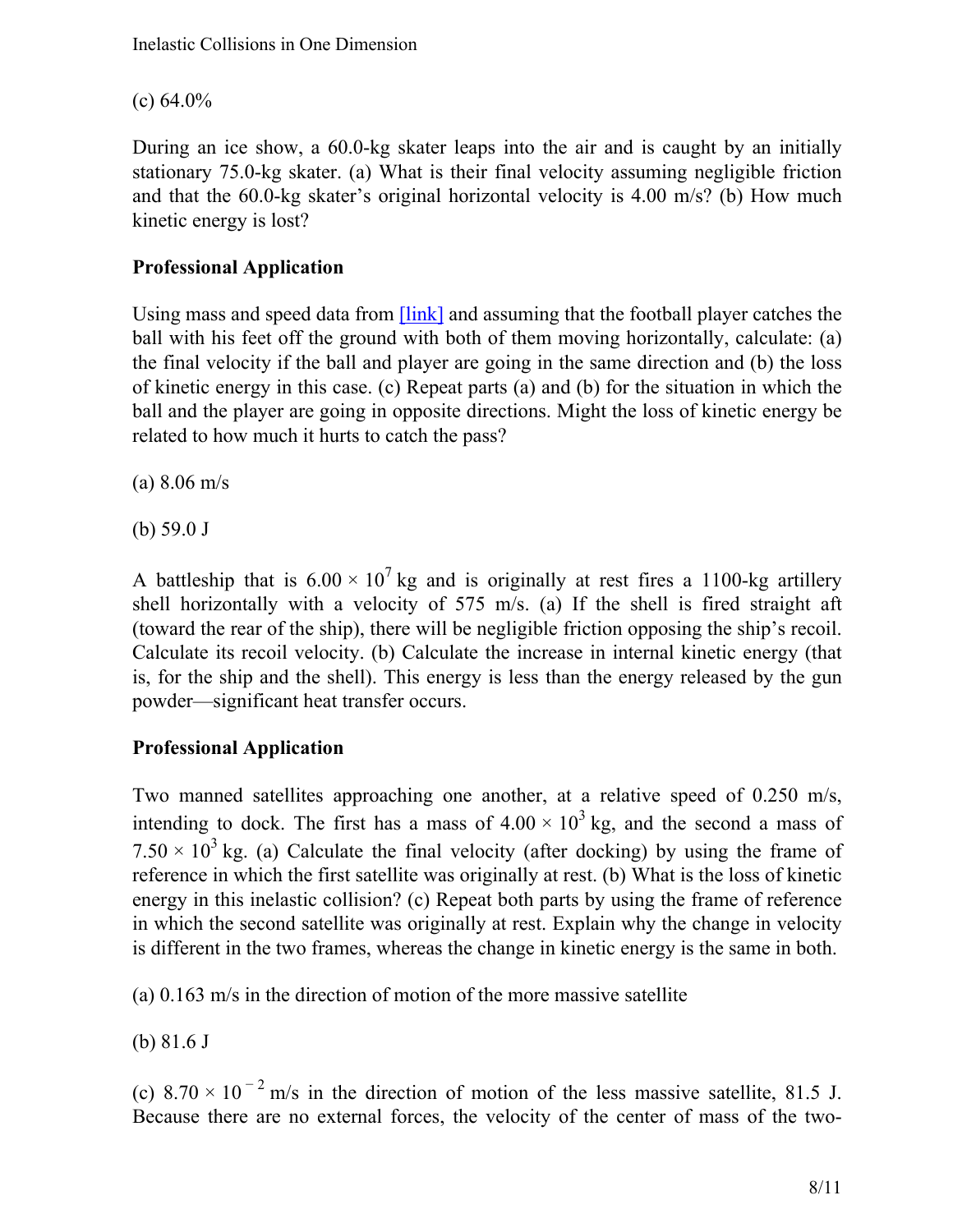satellite system is unchanged by the collision. The two velocities calculated above are the velocity of the center of mass in each of the two different individual reference frames. The loss in KE is the same in both reference frames because the KE lost to internal forces (heat, friction, etc.) is the same regardless of the coordinate system chosen.

# **Professional Application**

A 30,000-kg freight car is coasting at 0.850 m/s with negligible friction under a hopper that dumps 110,000 kg of scrap metal into it. (a) What is the final velocity of the loaded freight car? (b) How much kinetic energy is lost?

# **Professional Application**

Space probes may be separated from their launchers by exploding bolts. (They bolt away from one another.) Suppose a 4800-kg satellite uses this method to separate from the 1500-kg remains of its launcher, and that 5000 J of kinetic energy is supplied to the two parts. What are their subsequent velocities using the frame of reference in which they were at rest before separation?

0.704 m/s

 $-2.25$  m/s

A 0.0250-kg bullet is accelerated from rest to a speed of 550 m/s in a 3.00-kg rifle. The pain of the rifle's kick is much worse if you hold the gun loosely a few centimeters from your shoulder rather than holding it tightly against your shoulder. (a) Calculate the recoil velocity of the rifle if it is held loosely away from the shoulder. (b) How much kinetic energy does the rifle gain? (c) What is the recoil velocity if the rifle is held tightly against the shoulder, making the effective mass 28.0 kg? (d) How much kinetic energy is transferred to the rifle-shoulder combination? The pain is related to the amount of kinetic energy, which is significantly less in this latter situation. (e) Calculate the momentum of a 110-kg football player running at 8.00 m/s. Compare the player's momentum with the momentum of a hard-thrown 0.410-kg football that has a speed of 25.0 m/s. Discuss its relationship to this problem.

- (a) 4.58 m/s away from the bullet
- (b) 31.5 J
- $(c) -0.491$  m/s
- (d) 3.38 J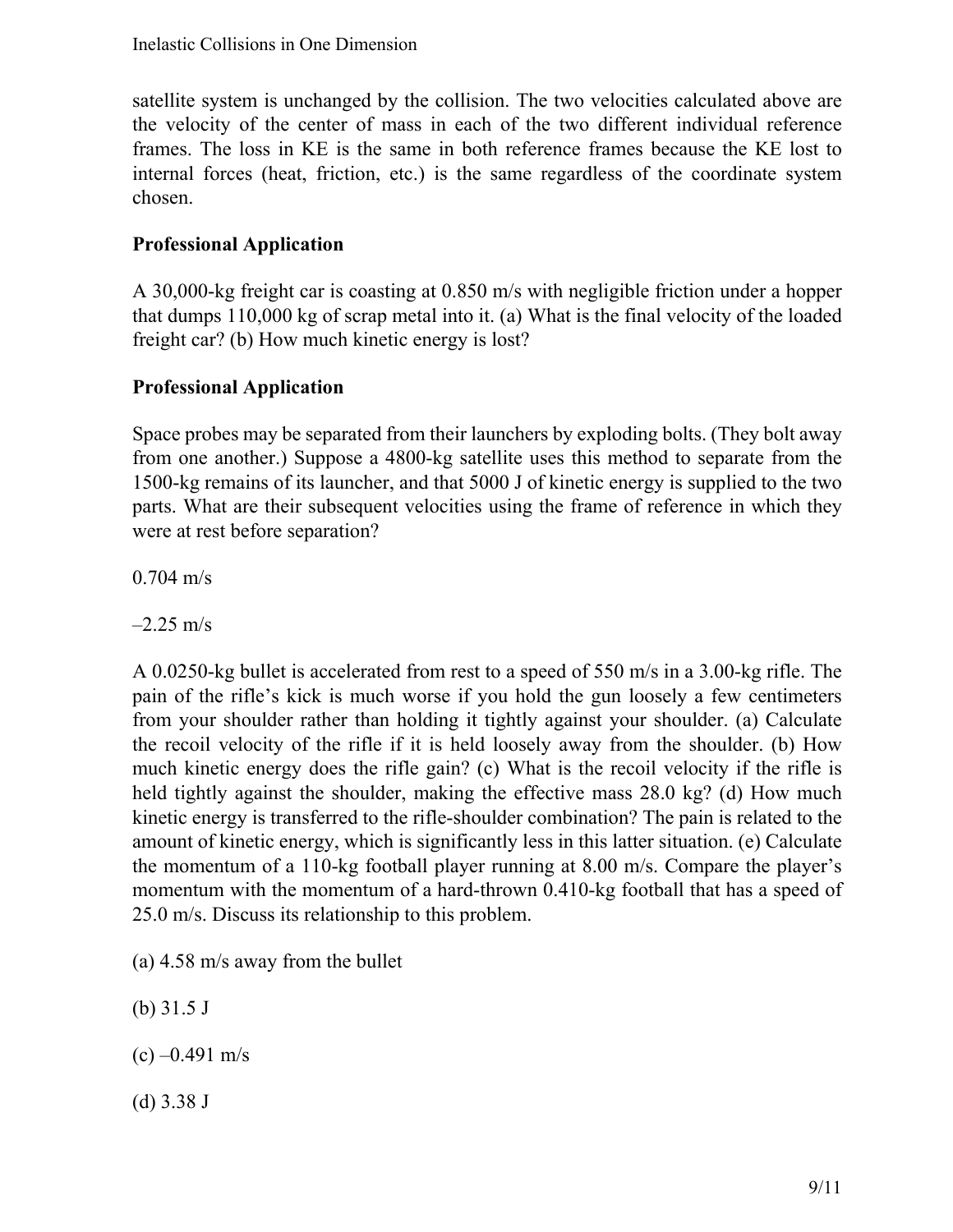# **Professional Application**

One of the waste products of a nuclear reactor is plutonium-239 ( <sup>239</sup>Pu). This nucleus is radioactive and decays by splitting into a helium-4 nucleus and a uranium-235 nucleus  $(41$  children in msup + 235U), the latter of which is also radioactive and will itself decay some time later. The energy emitted in the plutonium decay is  $8.40 \times 10^{-13}$  J and is entirely converted to kinetic energy of the helium and uranium nuclei. The mass of the helium nucleus is  $6.68 \times 10^{-27}$  kg, while that of the uranium is  $3.92 \times 10^{-25}$  kg (note that the ratio of the masses is 4 to 235). (a) Calculate the velocities of the two nuclei, assuming the plutonium nucleus is originally at rest. (b) How much kinetic energy does each nucleus carry away? Note that the data given here are accurate to three digits only.

#### **Professional Application**

The Moon's craters are remnants of meteorite collisions. Suppose a fairly large asteroid that has a mass of  $5.00 \times 10^{12}$  kg (about a kilometer across) strikes the Moon at a speed of 15.0 km/s. (a) At what speed does the Moon recoil after the perfectly inelastic collision (the mass of the Moon is  $7.36 \times 10^{22}$  kg) ? (b) How much kinetic energy is lost in the collision? Such an event may have been observed by medieval English monks who reported observing a red glow and subsequent haze about the Moon. (c) In October 2009, NASA crashed a rocket into the Moon, and analyzed the plume produced by the impact. (Significant amounts of water were detected.) Answer part (a) and (b) for this real-life experiment. The mass of the rocket was 2000 kg and its speed upon impact was 9000 km/h. How does the plume produced alter these results?

(a)  $1.02 \times 10^{-6}$  m/s

(b)  $5.63 \times 10^{20}$  **J** (almost all KE lost)

(c) Recoil speed is 6.79  $\times$  10<sup>-17</sup> m/s, energy lost is 6.25  $\times$  10<sup>9</sup> J. The plume will not affect the momentum result because the plume is still part of the Moon system. The plume may affect the kinetic energy result because a significant part of the initial kinetic energy may be transferred to the kinetic energy of the plume particles.

# **Professional Application**

Two football players collide head-on in midair while trying to catch a thrown football. The first player is 95.0 kg and has an initial velocity of 6.00 m/s, while the second player is 115 kg and has an initial velocity of –3.50 m/s. What is their velocity just after impact if they cling together?